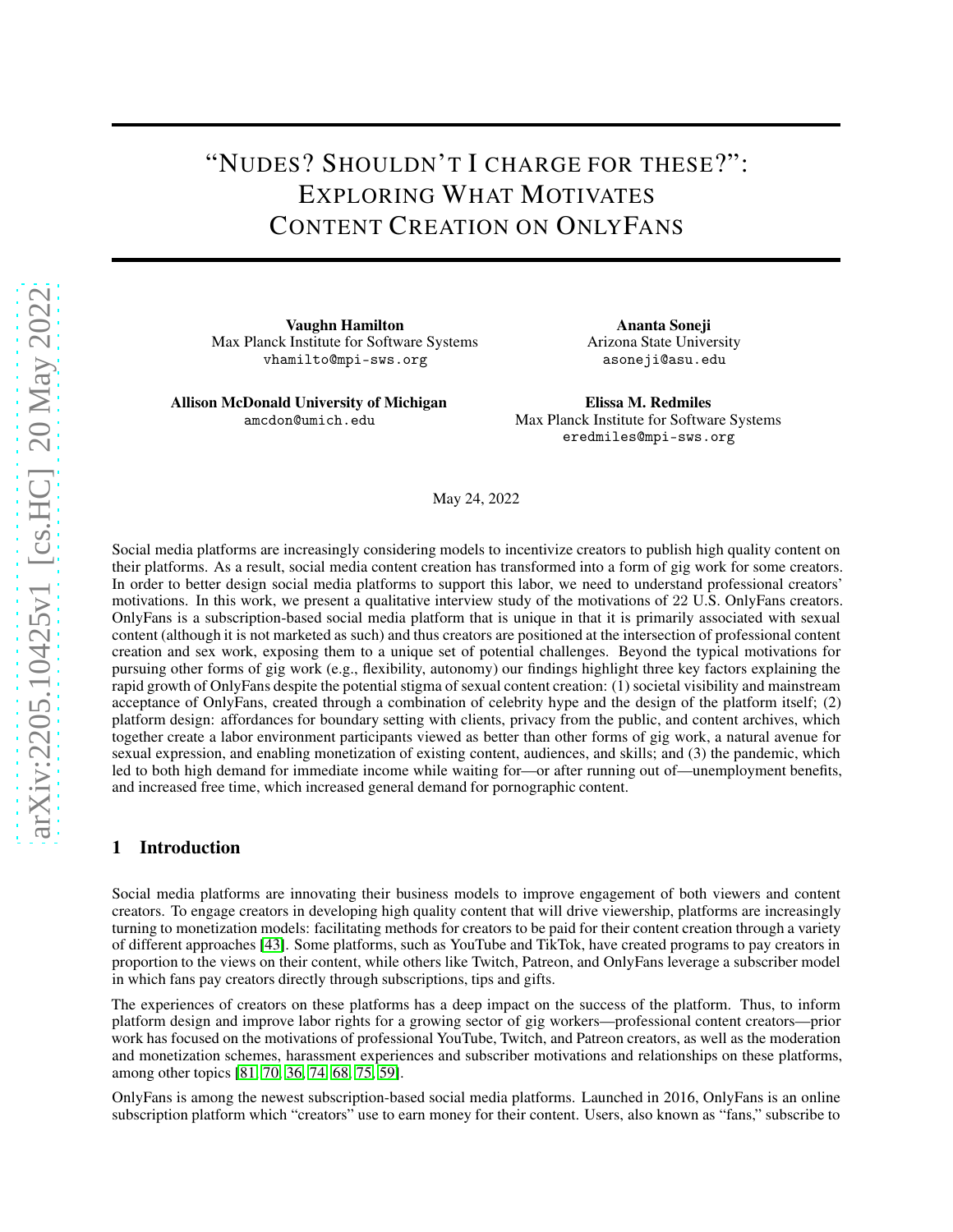the content of these creators. OnlyFans creators can receive funds from their fans via monthly subscription fees, tips, paid private messages, and the pay-per-view feature [\[13,](#page-10-0) [7,](#page-10-1) [32\]](#page-11-2).

OnlyFans is unique from its predecessors in that while the platform advertises that it hosts a wide variety of content, it is primarily associated with adult content (i.e., sexual photos and videos that are protected by a paywall), rather than game streaming or artistic creation [\[78\]](#page-13-4). Comparative to other social media platforms (e.g., Twitch, YouTube, Patreon, Facebook), OnlyFans' terms of service are relaxed for adult content creation [\[13,](#page-10-0) [32\]](#page-11-2). Thus, OnlyFans is uniquely positioned between the spaces of digital sex work and subscription-based social media. Further, OnlyFans experienced rapid growth during the COVID-19 pandemic: revenue grew by over 500% [\[19\]](#page-10-2) and is now estimated to equal that of Twitch, despite having fewer subscribers.<sup>[1](#page-1-0)</sup>

While prior work has examined what motivates professional creators on other social media platforms, less is known about what motivates people to create content on OnlyFans. OnlyFans creators traverse the intersection of professional content creation—a growing form of gig work—and sex work. As a result, especially for those who were not previously working in the sex industry, joining OnlyFans to create sexual content can create unique risks, including anti-sex-work stigma, even by proximity. Our work aims to understand what motivated people, especially those who had never worked in the sex industry, to create content on OnlyFans and why they chose OnlyFans over other labor options.

We find that celebrity hype around OnlyFans created by popular culture news such as Beyoncé mentioning the platform in her 2020 "Savage" Remix and creator Bella Thorne making \$1 million in her first day on the platform [\[66\]](#page-12-2), led the "cultural assimilation" of the platform, as one participant described it. This assimilation reduced the stigma of joining a platform associated with adult content, and created significant interest among potential creators about how much money could be made. Further, the very design of the platform itself—which requires creators to advertise on mainstream social media platforms to drive traffic because there is no search or opportunity for creator discovery directly through OnlyFans—drastically raised the visibility of the platform, drawing in new creators. Beyond the hype and reduced stigma created by celebrity notoriety and the carefully curated visibility of the platform, creators were also motivated to join the platform by typical gig work motivations (e.g., money, flexibility, accessibility). However, in many cases our participants considered creating on OnlyFans preferable to other gig work because of the platform's affordances: a lack of rating of creators, ease of blocking harassing customers, and autonomy over what content to create and how to construct their business model. Other factors that motivated creators were a desire to engage in sexual expression, the usability of the platform for curating their existing (non-commercial) sexual content, and the opportunity to leverage existing digital audiences or skills from other recreation or labor (e.g., cosplay, waitressing) in which they were already engaged. Finally, the pandemic resulted in both increased client-side demand for digital entertainment and increased creator-side need for paid work due to job loss. We highlight how our participants intersect and diverge from other workers in the spaces of professional content creation, the gig economy, and sex work. Interestingly, we find that our participants are proximal to prior sociological work on other kinds of sex work, whilst still sharing many challenges of gig and professional content creation work.

## 2 Related Work

Here, we review prior literature on people's motivations to create digital content and to engage in gig work, as well as on the role of technology in sex work.

#### 2.1 Motivations of Content Creators

Prior work has explored people's motivations to recreationally and professionally create digital content. Prior work finds that recreational creators have a variety of motivations, including a desire for self-expression, recognition, to promote ideas, to help or inspire others and/or to build community [\[14,](#page-10-3) [21,](#page-10-4) [56,](#page-12-3) [50,](#page-12-4) [54,](#page-12-5) [47,](#page-12-6) [43,](#page-11-0) [75,](#page-13-3) [55,](#page-12-7) [80\]](#page-13-5). Creators may become professional creators – that is, monetize their creation, by happenstance or more intentionally, driven by entrepreneurial spirit, a desire to generate their own "media brands", to influence others, or to become famous [\[28,](#page-11-3) [51,](#page-12-8) [26,](#page-11-4) [23,](#page-11-5) [55\]](#page-12-7).

In contrast to platforms like YouTube, creators on OnlyFans do not have the affordances to attract fans from the platform itself [\[79,](#page-13-6) [65\]](#page-12-9). In order to succeed, creators must promote themselves and their content on other social media platforms [\[12\]](#page-10-5). Hence, OnlyFans creators fall in the category of influencers (internet micro-celebrities) since they manage and engage with relatively large followings on social media platforms for self-branding [\[41,](#page-11-6) [79\]](#page-13-6). In this work,

<span id="page-1-0"></span><sup>&</sup>lt;sup>1</sup>OnlyFans has an estimated 2 million subscribers vs. Twitch's 7 million [\[15\]](#page-10-6). Estimates by Statista (<https://www.statista.com/>) put both platforms' revenue around 2.5 billion for 2022.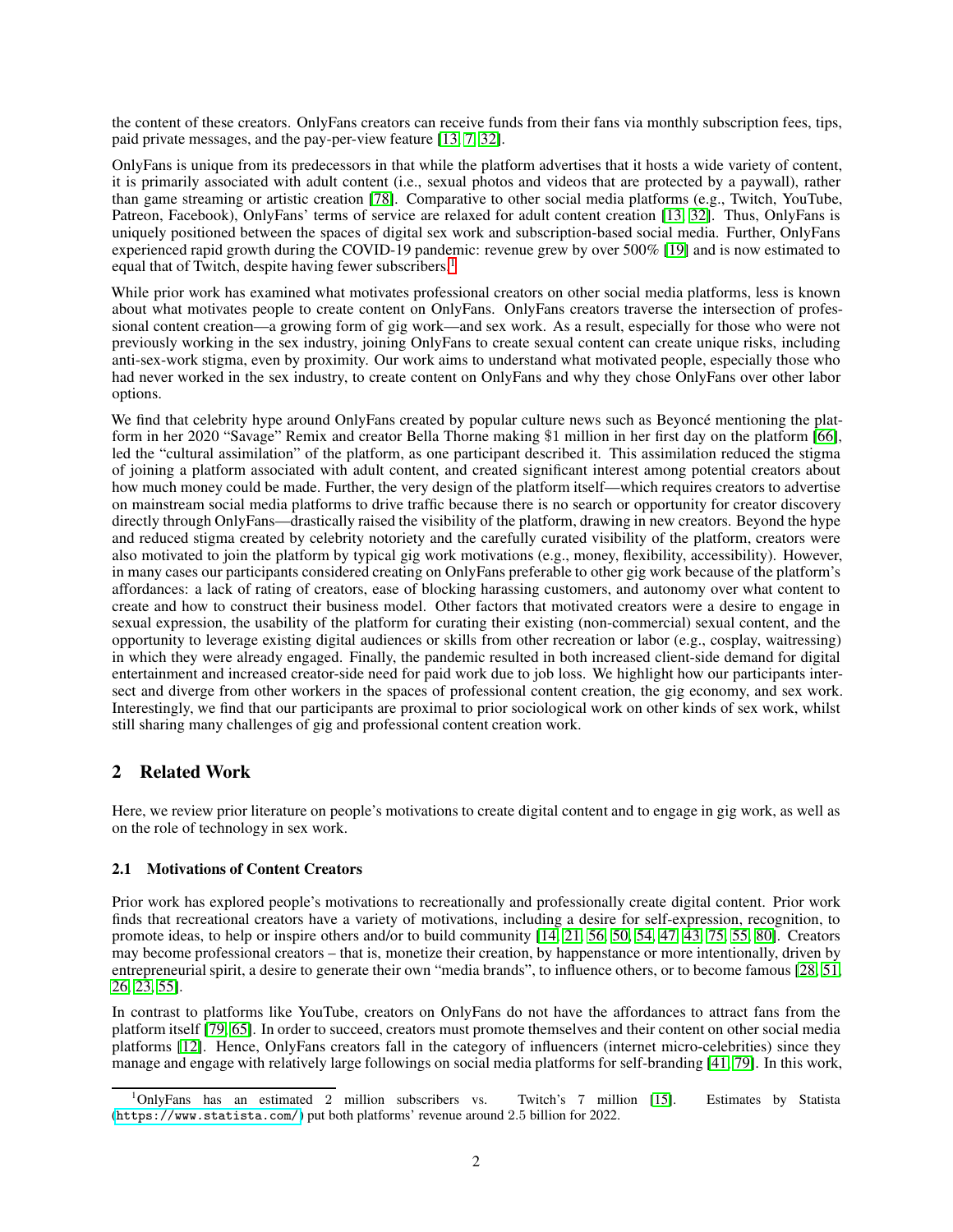we explore how OnlyFans creators leverage self-branding while still producing content on the platform and how their motivations for creation intersect with and diverge from those of other content creators.

#### 2.2 Motivations of Gig Workers

The "gig economy" is defined as a labor market where independent contracting happens through, via, and on digital platforms [\[83\]](#page-13-7). A digital gig economy platform is one that offers tools to bring together the supply and demand for labor [\[30\]](#page-11-7). Gig work can consist of both in-person and remote work such as food delivery, ride-sharing, housekeeping, freelancing, and crowdwork [\[82,](#page-13-8) [39,](#page-11-8) [29\]](#page-11-9). The work performed on gig economy platforms is non-permanent, of variable hours, and with little job security [\[83\]](#page-13-7). Moreover, gig workers are paid on a per-job basis and prior work suggests that gig economy platforms lack potential for career development [\[60\]](#page-12-10).

Several studies have analyzed the factors that influence the growing adoption of gig economy platforms, finding that this work offers greater autonomy and flexibility to clients and workers compared to traditional formal labour [\[83,](#page-13-7) [82,](#page-13-8) [29,](#page-11-9) [46\]](#page-12-11). Further, gig workers may be able to access more clients and thus greater income through platforms that connect them with clients from diverse industries and, in some cases, allow them to take on increasingly complex tasks as they gain more experience [\[82,](#page-13-8) [29\]](#page-11-9). Prior work finds differences in the motivations of part- vs. full-time workers, such as ride-hailing drivers: Rosenblat found that part-time ridehail drivers are mostly motivated by the flexibility of work offered by the platforms, whereas full-time drivers were motivated by having similar previous experience or lack of other job opportunities [\[62\]](#page-12-12).

While gig economy platforms therefore offer some preferential working conditions over fixed labour jobs, prior work also finds that gig workers suffer from low pay, crowded marketplaces, discrimination, employment insecurity, social isolation, overwork, financial precarity, and stressful and dangerous working conditions [\[30,](#page-11-7) [29,](#page-11-9) [63,](#page-12-13) [24,](#page-11-10) [69,](#page-13-9) [72\]](#page-13-10). Gig workers do not enjoy the benefits and protections provided by labor and employment laws as well as other benefits such as paid sick leave, health insurance and pensions [\[24,](#page-11-10) [25\]](#page-11-11).

Recent work has studied the impact of COVID-19 on the gig economy, finding increases in opportunities for fullydigital gig work, decreases in the number of in-person gig workers, and changes on the part of in-person gig work platforms, including both positive (employment benefits, including limited paid sick leave) and negative changes (restricting the flexibility and freedom of workers) [\[76,](#page-13-11) [17,](#page-10-7) [40,](#page-11-12) [1\]](#page-10-8).

OnlyFans creators are independent contractors and earn their money through the platform's business model of subscription and tips [\[65\]](#page-12-9), much like other gig economy workers. In this work, we highlight similarities and differences between the motivations of those joining more typically studied gig work platforms such as those aforementioned and OnlyFans creators. Further, many of our participants had previously participated in other forms of gig work prior to joining OnlyFans and we report on their perspectives on the differences and similarities in their labor experiences.

#### 2.3 Sex work and technology

OnlyFans creators sit at the intersection of professional content creation (a form of gig work) and sex work. Prior work finds that sex workers – those who receive money or goods in exchange for sexual services or erotic performances [\[53\]](#page-12-14) – are increasingly using digital platforms for various business development purposes such as advertising, payment processing, service provision, vetting, client management, and brand development [\[67,](#page-12-15) [18,](#page-10-9) [38,](#page-11-13) [3,](#page-10-10) [52\]](#page-12-16). Furthermore, prior work suggests that sex workers build communities online for activism, networking, peer-support, and sharing health and safety information [\[67,](#page-12-15) [3,](#page-10-10) [6,](#page-10-11) [52,](#page-12-16) [2,](#page-10-12) [73\]](#page-13-12). Most recently, Uttaparong et al. show how OnlyFans creators create community in this way [\[77\]](#page-13-13).

Digitally-mediated sex work brings opportunities such as improved working conditions and increased autonomy for sex workers [\[67\]](#page-12-15) but has its own challenges [\[37\]](#page-11-14) due to stigma, censorship, and surveillance [\[3,](#page-10-10) [10,](#page-10-13) [11\]](#page-10-14). Platforms often deplatform sex workers [\[3,](#page-10-10) [10\]](#page-10-13) while others take away peer-support from sex workers by censoring conversations around sex work and even sex education [\[2\]](#page-10-12). Blunt et al. discuss how online sex-work platforms constantly update their algorithms and terms of services to sanitize online space, impacting sexual expression while simultaneously monetizing the data and content of online sex workers [\[9\]](#page-10-15).

Much of the prior work in this space has focused on the provision, benefits, and challenges of digitally-mediated sex work. In this work, we build on existing knowledge by exploring the motivations of adults to create and monetize adult content as a form of gig work on a relatively mainstream subscription-based social media platform: OnlyFans.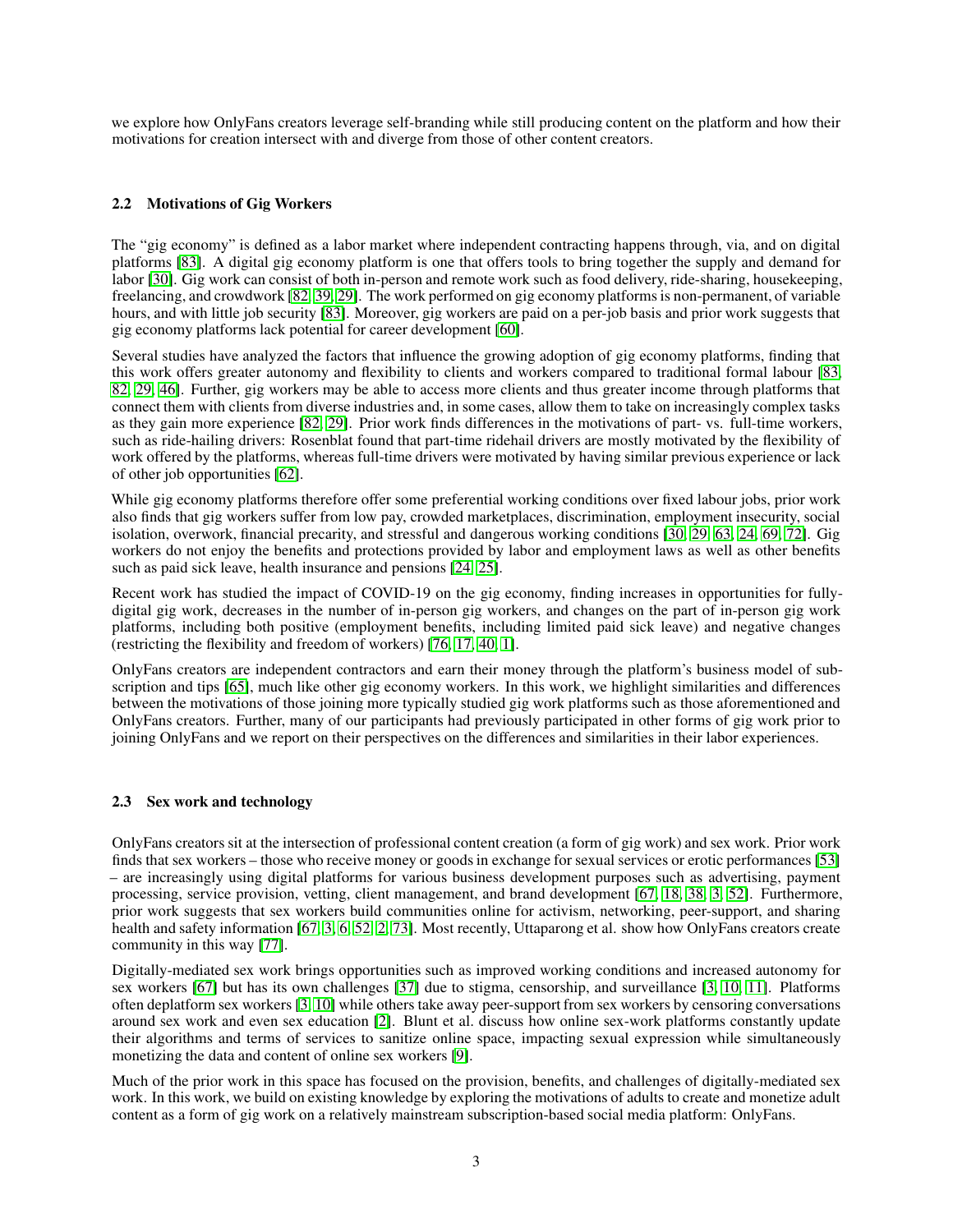## 3 Methodology

To understand what motivates people to publish content on OnlyFans, a subscription-based social media platform, we conducted 22 semi-structured interviews with current and past OnlyFans creators in the United States during September and October 2021.

#### 3.1 Participant Recruitment

We sought to recruit a broad range of U.S.-based content creators on OnlyFans. We intentionally avoided references to sexual content in our recruitment materials (see [https://osf.io/ws54t/?view\\_only=3f553c40cfd940728f8e6329cd9a2795](https://osf.io/ws54t/?view_only=3f553c40cfd940728f8e6329cd9a2795) for anonymized recruitment graphic) and interview protocols, in order to be inclusive of participants making any type of content. Despite this, all of our participants did create sexual content. We recruited our participants online by posting on social media, sending out recruitment flyers to the researchers' contacts to share in their networks [\[8\]](#page-10-16), and recruited in-person by posting flyers around several university campuses and cities (at coffee shops and grocery stores) in different parts of the U.S.

The recruitment materials linked to a Qualtrics screening survey. To ensure diversity, we intentionally added maximum quotas for combinations of race, gender and age to the sign-up process in Qualtrics to ensure a diversity of participant demographics. We also used the survey to screen out those who had previously created content on OnlyFans but had stopped creating such content more than 18 months ago (as these creators would be less familiar with the current affordances of the platform), and those who had previously engaged in sex work, as our focus was on creators who were new to sex industry work (if that was the type of content they were creating on OnlyFans). Qualified participants were redirected from the screening survey to anonymously self-schedule for an interview using a Calendly link.

**Participant Demographics.** All of our participants were 18 years old or older, with median age of 29.5 years ( $\sigma$  = 7.01). Our participants self reported their genders as: woman (12), man (3), non-binary (8), and three participants self-described as trans.<sup>[2](#page-3-0)</sup> Participants who reported their race/ethnicity reported as: Black (3), Asian (2), Asian and white  $(1)$ , Hispanic and white  $(2)$ , and white alone  $(11)$ .

Three of our participants described *during* the interview that they had participated in some kind of sex work prior: we had attempted to only interview those without such experience but can account for this by understanding that these participants could have either mis-read the screening survey, or not identified their types of work (stripping, intermittent phone sex, professional BDSM work) as sex work for the purposes of the study.

Our participants had spent a median of 15.5 months using OnlyFans; three of our participants had stopped using OnlyFans less than 6 months prior to the interview. Our participants reflect a wide range of income and subscriber numbers: small creators and creators with enormous reach. The minimum reported income was \$135 and the maximum \$332, 000 with a median of \$1, 237.84 ( $\sigma =$  \$83, 974.24). The minimum number of subscribers reported was 10 and the maximum 13, 000 with a median of 60 ( $\sigma = 4, 143.13$ ). For seven of our participants, OnlyFans was their primary source of income.

#### 3.2 Interview Data Collection

Using semi-structured interviews [\[5\]](#page-10-17), we sought to understand and investigate why people create and publish content on OnlyFans. Interviewers first explained the goals of the study and answered any questions that the participants had before asking to record the interview. At the start of the interview, participants verbally gave their consent to be interviewed and recorded and interviewers verified the screening survey information that was filled out by the participants. Participants were then asked background questions to understand the kind of work they did before joining OnlyFans. We then asked questions related to their experiences in those prior jobs and asked our participants to make comparisons with their experiences on OnlyFans (e.g., how do you find OnlyFans different or similar to these prior/current experiences?). We asked our participants questions about their initial exposure to OnlyFans and their motivations to start creating, publishing, and promoting content. The interview discussed what kinds of content the creators were making on OnlyFans, and the kinds of skills or interests they needed to do this work. Finally, we asked our participants platform-related questions, which are out of scope for this paper. Participants were also invited to not answer any question that they did not want to answer. The relevant interview questions can be found at [https://osf.io/ws54t/?view\\_only=3f553c40cfd940728f8e6329cd9a2795](https://osf.io/ws54t/?view_only=3f553c40cfd940728f8e6329cd9a2795).

<span id="page-3-0"></span> $^{2}$ We report gender in line with guidance from <code><https://www.morgan-klaus.com/gender-guidelines.html>.</code>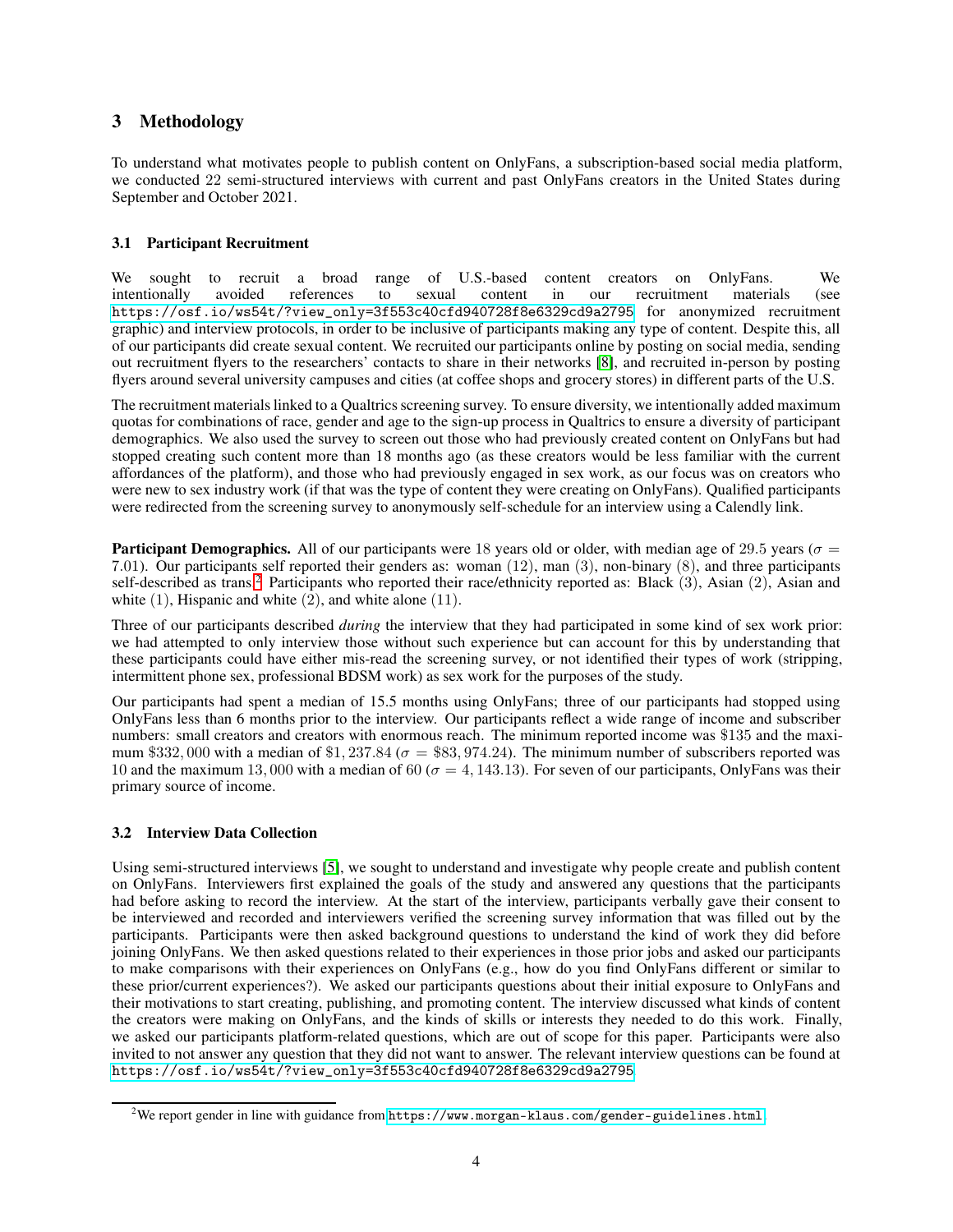All the interviews were conducted in English via chat, voice, or video. Each interview lasted between 37 and 96 minutes, with an average interview length of 60.5 minutes. Participants were compensated \$50 via Amazon gift card or PayPal. All the interviews were then transcribed and any incidental identifying information was removed.

#### 3.3 Data Analysis

We analyzed the interview data using an iterative open-coding process [\[20\]](#page-10-18). One author randomly selected five interview transcripts to identify common themes and create a thematic framework for the interview data. After creating the codebook, two of the authors coded another five transcripts. The coders achieved a Cohen Kappa of 0.75, which is considered a substantial inter-coder reliability score [\[44\]](#page-11-15). Subsequently, both the coders resolved any minor disagreements and refined the codebook, which was then used by one of the authors to code all the remaining transcripts. Given the qualitative nature of our results we report our findings primarily qualitatively, sparingly providing counts of overall themes (i.e., how many participants reported each motivation) only to highlight the prevalence of patterns in the interview data.

### 3.4 Ethics, Impacts & Research Justice

Our work was approved by our institution's ethics review board. Since our participants are undertaking stigmatized work, we took extensive measures to protect participant data, anonymity, and privacy at every stage. Some examples include using platforms that are end-to-end encrypted for conducting virtual interviews (e.g., paid Webex), offering instructions on how to create an encrypted (ProtonMail) email address to organize an interview and receive reminders, and using a scheduling system (Calendly) that did not require personal information such as name from participants for scheduling. We offered participants multiple options for compensation: anonymous Amazon gift cards or PayPal payments (which could be sent to an encrypted email address they had created using our instructions). We took great care to protect the identities of participants and any unintended identifying information has been removed. Further, in alignment with research justice principles, we employed a sex worker to transcribe the interviews and will send a copy of published research using this data to those participants who requested it [\[49\]](#page-12-17).

#### 3.5 Broader Perspectives

Our hope for the positive impacts of this work is that adult content creators are taken seriously and considered part of the gig economy workforce. There have already been efforts to use research regarding gig workers in attempts to improve their working conditions and regulate employers and platforms in this area to their advantage (see the many papers in the Related Work section for research on gig workers), however the stigma of sex industry work often prevents adult content creators from being included in these efforts, which leaves them behind in terms of workers rights [\[16\]](#page-10-19). Sex worker and gig worker rights groups can use our research in conversation with policy makers to improve the working conditions for all content creators. We will provide plain-English, 1-page summaries of the results of this research project to be disseminated widely among the population studied. OnlyFans creators are already in community and overlap with sex worker communities, with whom we already have established relationships. Potential harms from the publication of this work include use of our findings by anti-porn and anti-sex-work lobbying groups to advocate for OnlyFans banning adult content, as there has already been pressure to do [\[78\]](#page-13-4).

#### 3.6 Positionality

The researchers are scholars of technology and sex work. We consulted with OnlyFans creators on the research design and interview protocol. However, those creators were not directly involved with the data analysis or writing of this paper. Additionally, there were participants with genders and ethnicities who are not reflected in the research or interview team, notably male and Black creators, since we are white/brown and American/british<sup>[3](#page-4-0)</sup>/Indian.

#### 3.7 Limitations

Our study has several limitations. First, we conducted interviews only in English and only of U.S.-based creators, which limits participation to U.S. English-speakers. Future work should explore the motivations and experiences of OnlyFans creators in other geographies and contexts. Second, while we aimed to recruit only OnlyFans creators who had not done other forms of sex work previously, and used our screening questionnaire to screen for these participants, three of our participants had previously done sex work (see Participant Demographics above). Third, our interviews

<span id="page-4-0"></span> $3$ Authors prefer not to capitalize british as a decolonisation practice [\[48\]](#page-12-18).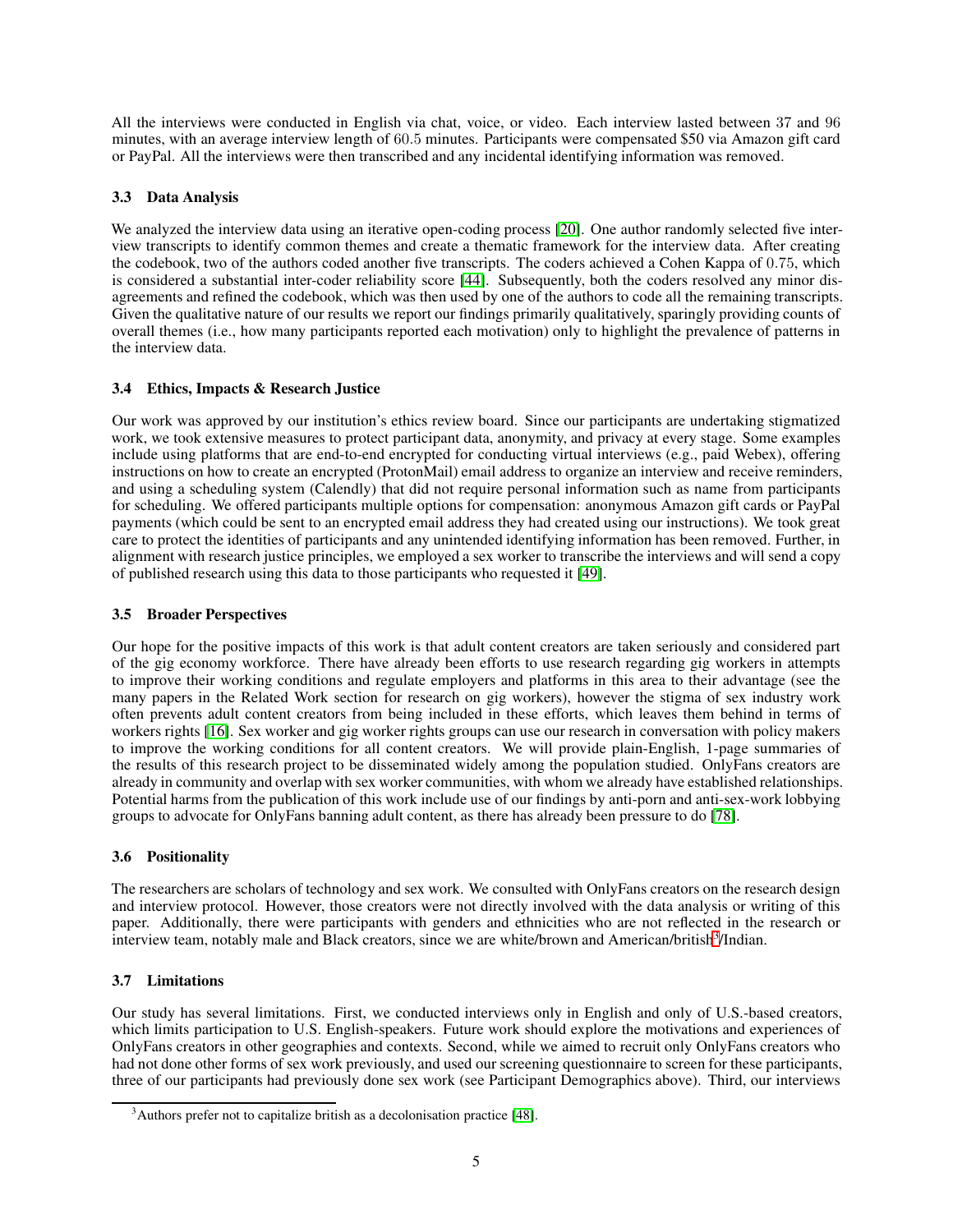ask participants about their experiences conducting business in a competitive market. Thus, it is possible participants omitted relevant information about their business strategies.

## 4 Results

Overall, we find that our participants were motivated to join OnlyFans due to: 1) the visibility and acceptance of OnlyFans in society, which was created through a combination of celebrity hype, platform design, and peer conversation; 2) the potential earnings on OnlyFans, which they perceived as a (better) alternative to other forms of gig and service work; 3) a desire to engage in digital sexual expression; 4) already having existing content, audiences or skills that allowed them to quickly build a profitable OnlyFans page; and 5) pandemic factors such as increased free time, increased safety concerns about other forms of gig work, and loss of other forms of income due to economic impacts.

#### 4.1 Visible & Accepted: OnlyFans in Society

OnlyFans gained significant visibility and mainstream acceptance, particularly starting in 2020. This came as a result of: 1) celebrity participation and conversation about OnlyFans, 2) peer conversation about the platform as a result of reduced stigma from (1), and 3) high visibility of the platform from both (1), (2) and OnlyFans' distinct design: it offers very limited creator discovery on the platform, pushing creators to promote their content and the platform itself across mainstream social media platforms.

All 22 participants discussed this visibility or acceptance in some way. Our participants felt comfortable becoming OnlyFans content creators as a result of the societal pervasiveness of OnlyFans combined with broad participation from celebrities and peers, which decreased the stigma of creating on OnlyFans. For example, P11 explained that COVID-19 and the positioning of OnlyFans as "part of the gig economy" made people more comfortable with consuming and creating adult content through the platform and thus, "every day regular people are associated with" OnlyFans, which made it feel like the platform had a "personalized feeling to it of like this isn't for porn, this is [a platform] for someone I just happen to know [to create adult content]." As a result, P11 explained, there is "less of a whorephobic<sup>[4](#page-5-0)</sup> stigma" around creating content on OnlyFans. As a result of the growth of OnlyFans and lessened stigma around the platform, P5 remarked that "in the future I think that there will be a lot more acceptance of sex work" in general, not just as part of OnlyFans.

Celebrity Hype. Celebrities announcing on their social media and in the news that they were starting OnlyFans accounts also helped bring attention to the platform. Cardi B joined in August 2020<sup>[5](#page-5-1)</sup> after Beyoncé mentioned the site in a remix in April, causing, according to a spokesperson for OnlyFans, "a 15 percent spike in traffic" in the subsequent 24 hours.<sup>[6](#page-5-2)</sup> It is important to note that clip sites (websites where adult performers can upload video content for clients to purchase) have existed for a long time, as have sites with other features that OnlyFans has, such live streaming. However, OnlyFans' specific brand notoriety was important for our participants: P2 described OnlyFans as "becoming a mainstream term and semi-accepted (more so than other similar sites)" and P8 told us that the mention of OnlyFans by "internet celebrities...was definitely how it caught my attention first." However, it was not simply finding out about OnlyFans through celebrity mentions, but also imagining why celebrities joined the platform that inspired our participants: P8 continued "I thought it was cool, I liked the idea of these mostly women... reforming sexuality in their own way and being able to claim, reclaim something."

Several participants were also motivated by the monetary hype created by celebrity earnings on the platform. The high earnings of several specific celebrities were referenced by our participants as a motivating factor to join. P5 discussed Bella Thorne joining OnlyFans, remarking "she's already fairly famous, but then she did one day of OnlyFans and she made one million dollars...that was pretty persuasive." Similarly, P10 "was swayed to do it [OnlyFans] after the Bella Thorne incident."

Our participants also read articles about how non-celebrities had increased their income by changing from regular jobs to OnlyFans work: "there's a nurse that started OnlyFans after the pandemic started and started making more money than being a nurse." (P1). P2 had "seen a couple posts about people being able to buy a house from OF earnings."

Overall, the celebrity allure, with the promise of money was a common theme. P17 explains how these threads combined: "at first I was hearing that it was lucrative...[and then] I kept hearing about [OnlyFans everywhere]...[I] wanted to see what the hype is about."

<sup>4</sup> https://www.theguardian.com/commentisfree/2010/jun/23/sex-workers-whorephobia

<span id="page-5-0"></span><sup>5</sup> https://www.rollingstone.com/music/music-news/cardi-b-onlyfans-1043254/

<span id="page-5-2"></span><span id="page-5-1"></span><sup>6</sup> https://www.thedailybeast.com/adult-site-onlyfans-experiences-big-beyonce-bump-following-savage-remix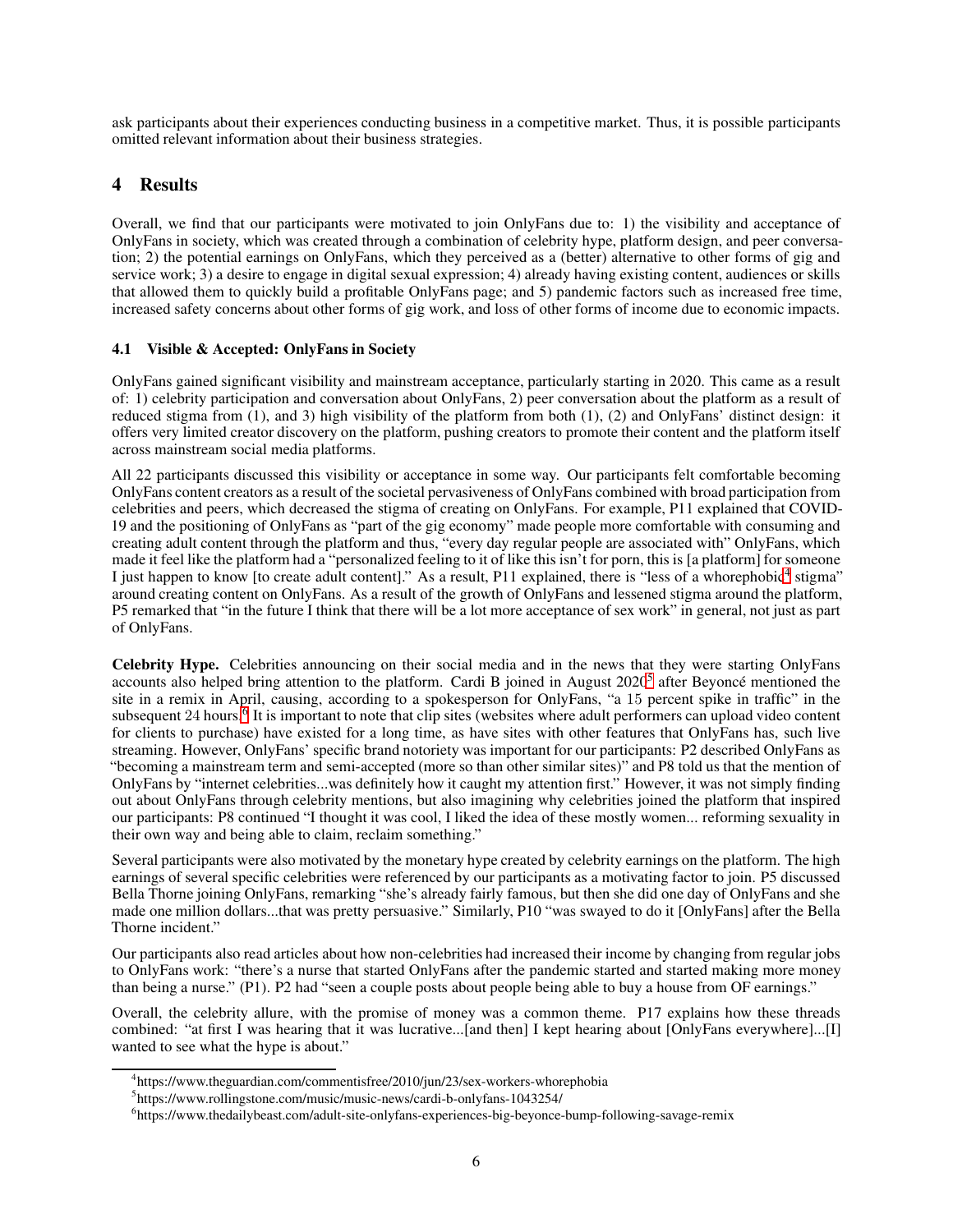Peer Suggestion. Perhaps as a result of the reduced stigma created by celebrity discussion of and participation in OnlyFans, participants' friends and family also directly discussed OnlyFans with them, either as a conversational topic, or because they were creators themselves. P20 explained that they were motivated to join OnlyFans because a friend told them about it, saying "oh you should probably just start OnlyFans and started sending me [clients]." Additionally, these current creators could serve as information bridges, helping new creators onboard. For example, P4 said they had "a lot of friends who have been doing OnlyFans" and so they "ended up just talking to them mostly about it." P13 had a similar experience: "I also had a friend who started doing it...so I started talking to her about it a little more and asked her how is it and she had nothing but good things to say so I was like okay I'll try it out."

Platform Design. Finally, a large number of our participants described finding out about OnlyFans through other social media sites, where they saw friends or influencers posting about it. P8 describes how ubiquitous mentions of OnlyFans became on mainstream, non-sexual content platforms: they "found out about [OnlyFans] through Twitter" and "had seen a few comments on it and it was trending at one point."

Since OnlyFans does not have internal search functionality nor robust content discovery, creators have no choice but to use external advertising to drive clients to their accounts, in turn exposing the existence of OnlyFans to other potential creators. P1 told us that "on every big tweet that blows up, there's usually someone's OnlyFans invite." Twitter was mentioned by many participants, including P12, who called the phenomenon of becoming aware of OnlyFans "cultural assimilation," adding that "many people who I know and followed on Twitter were talking about and in some cases had OnlyFans accounts."

#### 4.2 OnlyFans as Work

18 of our participants were motivated to create on OnlyFans for money. While for some participants this was the only reason they created an OnlyFans—as P1 put it "money! Honestly, that's about it"—for others this was just one of multiple reasons for joining the platform as a creator.

Among our participants, some were motivated to join OnlyFans for many of the same reasons as gig workers on other platforms: flexibility and control [\[82,](#page-13-8) [83,](#page-13-7) [29,](#page-11-9) [61,](#page-12-19) [46,](#page-12-11) [34,](#page-11-16) [58\]](#page-12-20); while others perceived OnlyFans as better than other forms of gig work either due to greater flexibility, enjoyment, ease, or income.

Similarities to Other Work. Similar to other gig workers, our participants sought the autonomy to direct their own working hours on OnlyFans. P12, comparing it to other jobs, described it as "one of the better ones that I've had, just in terms of affording me flexibility." P14 summarized it thus: "I can sign in on my own times, my own hours... the fact that I could schedule my own time, I don't have a set time... with OnlyFans I can just show up." This autonomy was even described as pleasurable for some, with P10 explaining: "OnlyFans allows me to keep a schedule that I enjoy."

Beyond the flexibility of being able to choose their own hours, there were other kinds of accessibility that participants described. P4, who had multiple diagnoses, had delivered food prior to working on OnlyFans; however: "I can still do OnlyFans even if my legs aren't working...because I can just kind of sit." Neurodivergence was also mentioned by more than one participant as a reason why OnlyFans was a more accessible workplace than regular jobs. For example, P21 explained that "due to the nature of my ADHD, my neurochemistry makes it very hard to maintain schedules, routines, consistency." P16 added "I have a lot of trouble working like regular jobs," describing their neurodivergence as "a bit of a barrier" to other kinds of work. Johnson has documented similar accessibility in digital patronage work for disabled creators on Twitch [\[35\]](#page-11-17).

The flexibility to attend to caring responsibilities also made OnlyFans a viable workplace for some participants. Even though P20 had already been working from home, when their mother became ill, they lost that job due to workplace surveillance: "they're watching you, if you leave the computer they know that you left the computer so it was one of those things where I couldn't work and take care of her."

Better than Other Gig Work. Whilst most of our participants did not make the kind of money they described hearing about in the discourse that motivated them to join (see Celebrity Hype above), they did experience increased earnings compared to other informal or gig work. For example, P2 described "making like 25 dollars for a night of pet-sitting where I had to stay at someone's house vs I can make that amount with 1-2 clip sales." Similarly, P5 felt that work on OnlyFans is "pretty easy... I do it maybe 10 minutes a day, it doesn't feel like a job." Further, OnlyFans creators control the price of the content and services they offer, not the platform. When asked to compare OnlyFans with other gig work, P2 went on to say: "I make more money on OF...And I can control the price more."

Some participants also described OnlyFans as being better than other gig work not only in terms of earnings, but in terms of their power in the labor relationship. Prior work [\[42,](#page-11-18) [57\]](#page-12-21) describes the additional emotional labor gig workers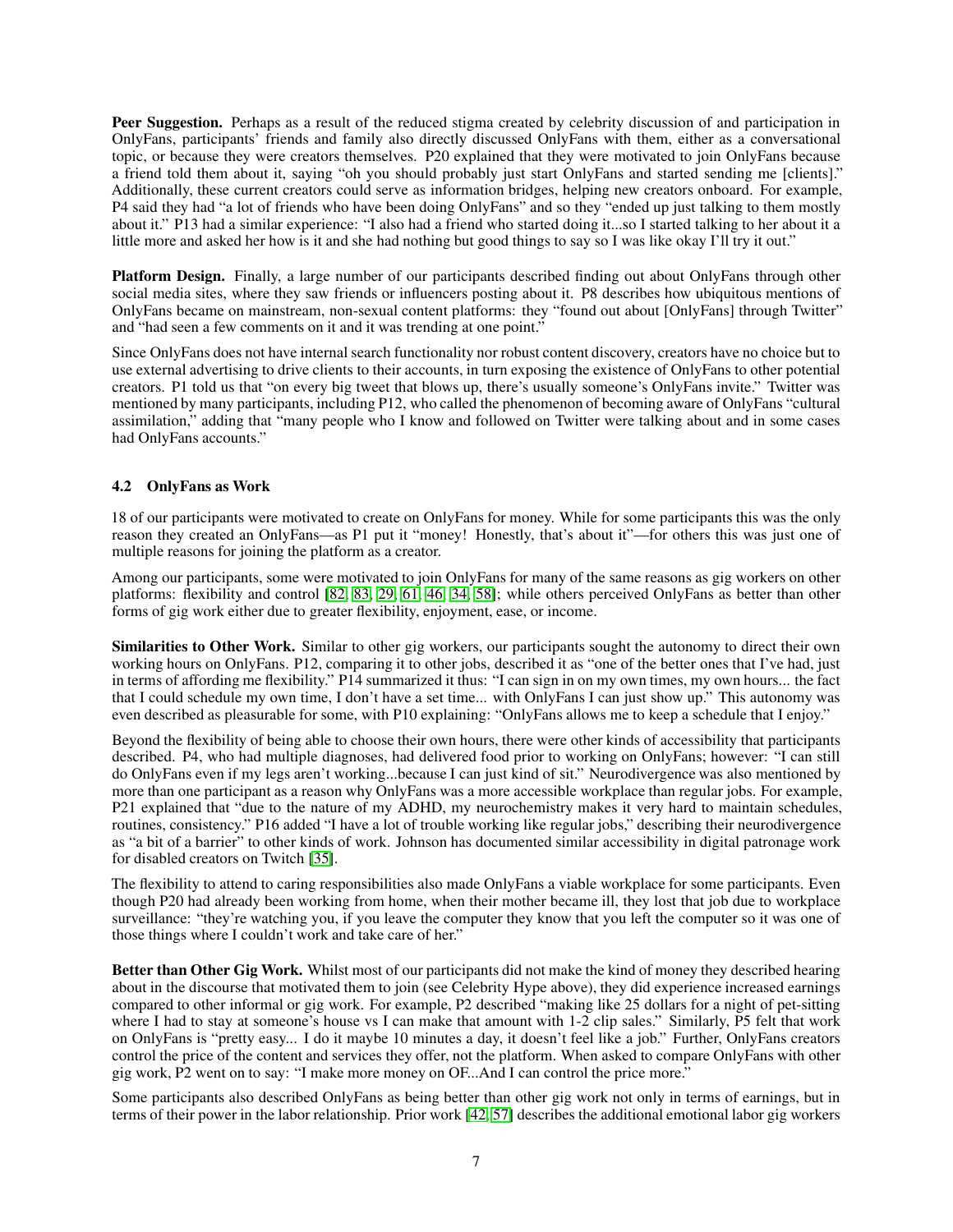must expend in order to receive good reviews, which helps their algorithmic performance. However, on OnlyFans, creators are not reviewed. P2 described that because "there isn't a rating system like in so many app based gigs," with OnlyFans it was "easier to draw boundaries". Even in comparison to face-to-face work, P21 explained that OnlyFans offers more autonomy and thus: "allowed for me to establish my boundaries better, unlike the customer service jobs I've worked before where I can't talk back, I can't cut out a customer because it's up to the manager, whereas [on OnlyFans] I have the control to just block someone." P13 agreed, describing that in food service jobs they had been "hit on relentlessly," and that "the biggest difference" with doing OnlyFans compared to other work "has been respect."

Finally, some participants preferred OnlyFans to other forms of gig work or service work because of the literal physical distance it offers from clients. P20 explains: "I definitely make more money on OnlyFans than I did with Uber and Lyft and I don't have to drive around all day and I feel safer because I'm not actually meeting with people. Before, strangers were getting into my car. It was always fine, but now there are no strangers that I'm seeing."

Unique Challenges of OnlyFans. While most of our participants had positive experiences with the platform and found the work to be better than other types of gig work, OnlyFans does create challenges that are unique to the platform. Most notably, because OnlyFans does not match creators to clients like many other gig work platforms nor offer internal creator listing or promotion features, creators must work to draw fans from other platforms. This contributes to the mainstreaming of OnlyFans, but can also be one of the more challenging parts of being a creator. For P9, "promoting is definitely the most time consuming of all of it... people have to know it's out there in order to buy it." P20 said they find themselves doing OnlyFans work "all day every day... I spend hours hours hours, 17 hours on Telegram the past 24 hours, eight hours on Safari, most of that is OnlyFans, five hours on Twitter. Like it's just, it's obscene like it really is."

Furthermore, the popularity of OnlyFans meant that much of the sexual content market had moved to the platform. Even participants who want to use platforms other than OnlyFans felt they had no choice if they wanted to be successful. For example, P21 said, "OnlyFans is so big that whether you like it or not, if you do online [sex] work you're gonna have to use that site to be able to live off of your income." P12 shared that they don't like OnlyFans as a company, but stay on the platform because "it is where the audience is."

#### 4.3 Sexual Expression

Prior work suggests that more than 85% of adults create and share sexual content as text messages, images, and videos [\[71\]](#page-13-14). Participants in our study were no exception. Prior to joining OnlyFans they were already creating and sharing sexual content; 14 of our participants described a desire to engage in sexual expression as a motivating factor for joining the platform.

For these participants, OnlyFans afforded creators an opportunity to organize and monetize this content in a way that had not been available or interesting to them before. P3 described OnlyFans as a kind of sexual content archive, saying "it's a good way to archive all of my stuff and have it in one place." P3 continued on to explain that the "general paywall" on OnlyFans offered both privacy and an opportunity to financially benefit from content creation they already engaged in, saying, "I've always been comfortable with showing myself off so [OnlyFans] was a good outlet for me to do that but also get a little benefit." P6 similarly described the situation of deciding to paywall their content: "I was giving my nudes away for free and I was like why? Shouldn't I charge for these? So that's how I joined." Finally P2, who enjoyed creating pinup content, said that OnlyFans offered "a way to finally actually monetize it in a feasible way."

OnlyFans also allowed participants to find a community of others who were open in their sexual expression. For example, P16 told us that OnlyFans "was a way for me to explore my sexuality a bit and it seemed like a community that like might be positive for me." P22 went further, saying "I envision a world where people are more comfortable with their bodies and with their own sexual expression, where the taboo of sex has been lifted... there's a part of me that wants to live those values, not just talk about them." Regarding colleagues on OnlyFans, P22 continued; "being in community with other creators has been such a frankly unexpected joy."

#### 4.4 Re-purposing Existing Content, Audiences & Skills

16 of our participants were drawn to join OnlyFans because they had existing content, audiences, or skills that they could leverage to quickly develop a profitable OnlyFans page.

As aforementioned, some of our participants were already creating sexual content recreationally. As a result, they had suitable content readily available to monetize and could make money instantly. P8 describes "my first 70 posts that I made were previous and old photos that I had" and that it was possible to "make money off of something that I was already doing."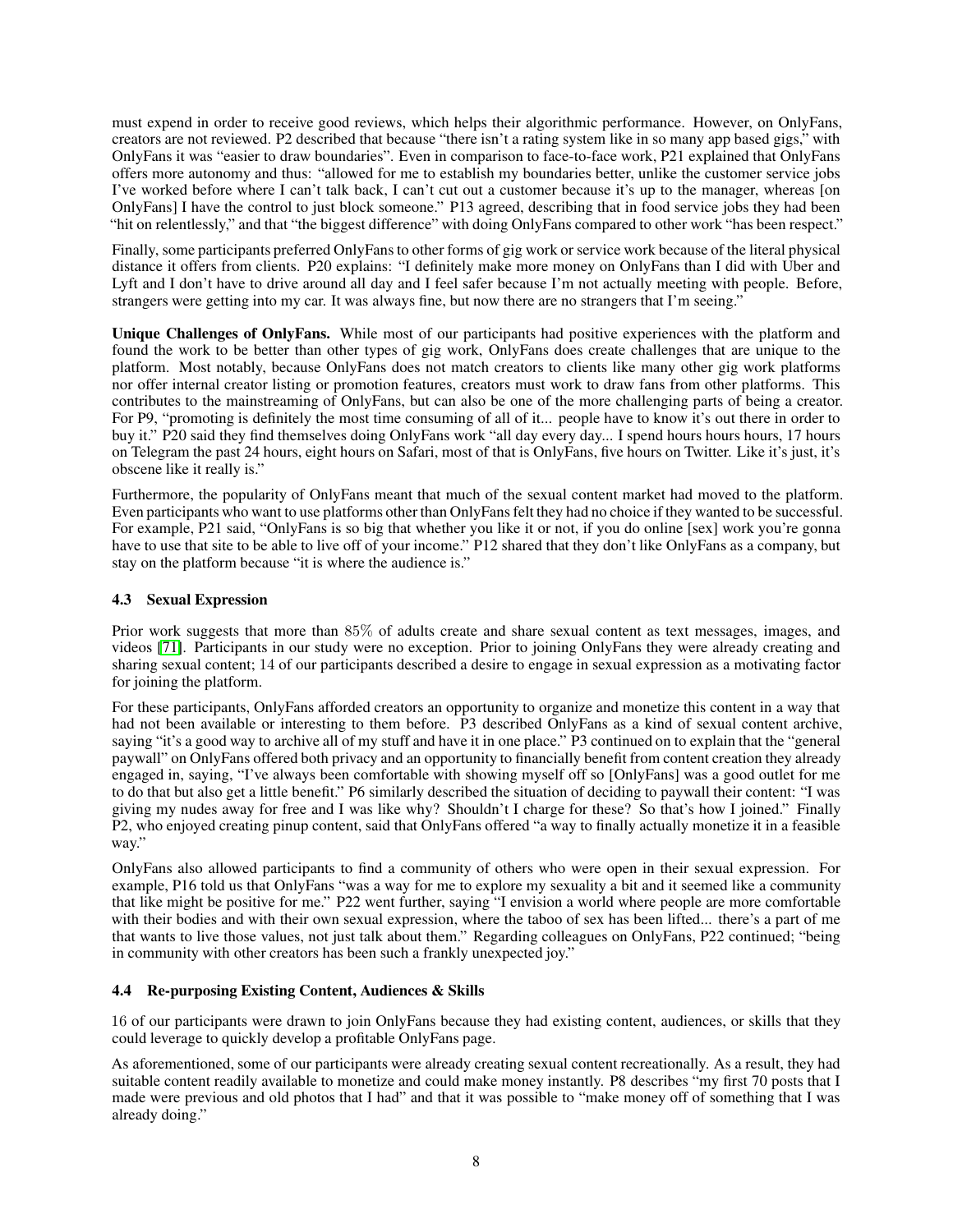Some of our participants also repurposed their existing digital audiences to promote their OnlyFans. For example, three of our participants were "cosplayers" (those who dress up, typically as characters from works of fiction) who decided to make their OnlyFans content cosplay themed in order to leverage their existing audience. For example, P2 was "low key cosplay famous back in college" and knew that they could exploit this "(horny) fan base" on OnlyFans. P13 had a similar motivation: "I was already doing cosplay and I saw a lot of other cosplayers were having success with [OnlyFans] so I figured I would also try." Intersecting with a desire for sexual expression, P4 decided to use OnlyFans to showcase the "different ideas or things that I had in mind but I couldn't post on other socials" that don't allow "18+ cosplay content." Much like P2, prior to starting their OnlyFans, P4 "had people who showed interest in it [erotic cosplay content]" and therefore felt there could be financial potential of creating this material to sell on OnlyFans. Rouse and Salter note that cosplay was already highly sexualized and that cosplayers use a variety of monetization avenues, including OnlyFans [\[64\]](#page-12-22).

Another participant had already written a book about their sex life that had developed their "reputation as someone who had a lot of sex" (P12) and they opened an OnlyFans to give their followers "a look into this thing [their sex life] that they were clearly already interested in."

Beyond repurposing existing digital audiences, some participants described how their prior job experiences offered transferable skills for OnlyFans creative work. For example P9, who had been a waitress, explained that "waitressing is somewhat a show... you have to be very customer service friendly and you have to put on a little bit of an act to always be friendly because no one's always friendly 100 per cent of the time" concluding that "I guess working in the food industry and knowing how to please people is similar." P1, who was doing tutoring and OnlyFans at the same time explained: "there's a subconscious kind of rewiring you do to how you approach the conversation that I do in both."

Finally, some participants described an intrinsic sense that they would gain pleasure or be good at "doing" OnlyFans. For example, P14 said simply "I knew that I would be good at it" and P16 similarly explained that OnlyFans: "just kind of seemed like something that I would enjoy doing."

#### 4.5 Pandemic

Finally, 12 participants described the COVID-19 pandemic as a motivator to joining OnlyFans. First, the pandemic decreased the appeal of in-person gig work due to the risk of catching COVID-19. For example, P7 explained that they had previously done ride-sharing work and had "stopped because of the pandemic. So I was not going to have people in the car. Even now, I won't go back until we are way past this." Similarly P10 said "I really needed work and I wanted to do something where I could work from home and not be exposed to COVID-19."

Second, some participants lost their jobs due to the pandemic and tried OnlyFans whilst waiting for unemployment benefits. P5 explained that "when COVID-19 struck I had no income for a little while before I started getting unemployment." These factors (risk of catching COVID-19, loss of job, and lack of work available) combined powerfully for P9 who described: " I was on unemployment after I lost my job for a little bit and then the benefits were coming to an end...I was a waitress before and I did DoorDash as well but I wasn't ready to go back to being a waitress...no one was going out to eat yet [because] it was still very not safe, so I need to make money somehow."

Third, the "free time" created by quarantines and lock-downs prompted a shift in how people spent their time. For example, P17 described having "nothing but free time" and asked "what's better than being at home in my room getting paid to be at home?" P22 adds that "there was a time around the start of the pandemic where especially a lot of gay men were creating private Twitter accounts to share nude photos. [I decided that] I should be making money for this because my body is valuable and if I can support myself by creating content that is really exciting." Together, boredom, loneliness, time at home and in some cases disposal income redirected from newly unavailable entertainment created a growth in OnlyFans and pornography use in general [\[84,](#page-13-15) [45,](#page-12-23) [31\]](#page-11-19). P3 summarized this effect, saying, "once the pandemic started and everyone was home [OnlyFans] definitely blew up."

## 5 Discussion

Motivations for joining OnlyFans were similar to those of the gig workers we discussed in the related work section. For example, flexibility allowed disabled participants and those caring for dependents to build schedules that suited them better than those imposed by regular work. Our participants also shared motivations with other content creators such as a desire for (sexual) self expression. However, our participants were also attracted to join OnlyFans for a unique set of reasons specific to the platform, namely the brand notoriety and market share directly caused by two factors: 1) the celebrity hype and general public discourse surrounding the platform and 2) the lack of internal discoverability, which forces *external discovery*. We posit that these factors also drove an increase in mainstream general acceptance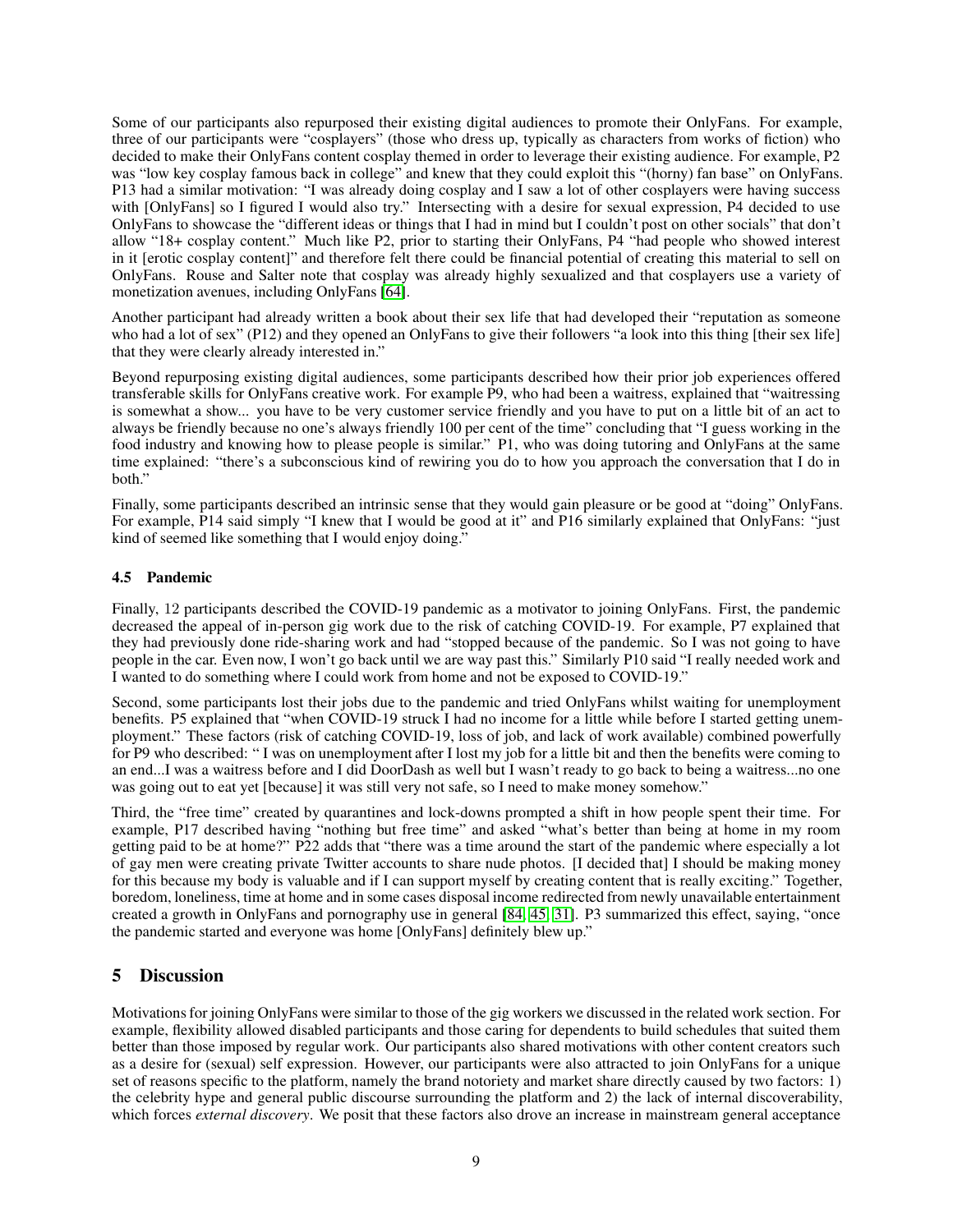of OnlyFans as a platform, and reduced stigma of participating in it as a creator, despite its proximity to other—more stigmatized—forms of sex work such as webcamming and traditional pornography.

As compared to other forms of gig work, the design of the OnlyFans platform offered multiple factors that participants found preferable to other forms of gig work. First, whilst there is a black-box ranking system for creators to help convey how popular they are, on OnlyFans there is no direct rating system per se, which is a distinction our participants found preferable to other kinds of gig work that may be algorithmically dictated according to client rating.

Second, OnlyFans allows for passive income opportunities (where the same piece of content may be sold multiple times). There is a ceiling to the number of pieces of work (and therefore income) one may physically complete on Uber, UberEats, Upwork, TaskRabbit, and so on. Thus OnlyFans has the potential for greater financial return on the time/energy invested into it by the creator. The financial possibilities of OnlyFans over other types of gig work were a motivating factor for most of our participants despite the fact that we found that many participants did not make the amount of income they hoped. We note that we interviewed more than one creator who had genuinely reached the level where content sales were steady enough to self-generate more than adequate income, but this had taken enormous amounts of steady, creative, driven labor over many months. There are several reasons why it is complex to study the actual per hour return on work on OnlyFans: creators do many different kinds of work for their wage, including networking, promotion off platform and content creation itself—however further research should strive to investigate this in order to better support creators.

Third, due to the very nature of the work itself, some of our participants found OnlyFans preferable to other work. Whilst workers in the gig economy might find it *preferable* to regular work, finding the work *pleasurable* is relatively unusual. More than one of our participants described a sense of enjoyment in the work, in addition to those looking to fulfill their sexual expression needs by sharing erotic content. In *Porn Work*, Heather Berg calls the participation in studio porn "pleasurable resistance" against the kinds of poor labor conditions found in regular jobs [\[4\]](#page-10-20). Whilst some of our participants may not have joined OnlyFans if they had not needed the income, their work there was a pleasurable resistance against unemployment. Our participants are in many ways similar to other social media influencers [\[28,](#page-11-3) [51\]](#page-12-8), using sexual expression as a kind of authentic self-expression and a vehicle for creativity. This is most similar to the concept of "playbour" [\[75\]](#page-13-3) where enjoyable or pleasurable activities become professionalized and future research could similarly apply self-determination theory to study OnlyFans creators. OnlyFans also offers an unusual opportunity to monetize pleasurable activities that our participants were already doing: they could quickly repurpose their existing digital audiences or sexual content that they had initially developed for recreation (e.g., while doing hobbies like cosplay or in romantic relationships).

Thus, we find two groups of people making content on OnlyFans, with significant overlap: those who desired to sexually express themselves, and those who needed money. Further research should examine both financial potentiality of other kinds of content creation vs. gig work, and also more closely investigate how OnlyFans or similar platforms afford space for personal fulfillment.

As aforementioned, a vast majority of adults make and share sexual content [\[71\]](#page-13-14). However, a great deal of literature (see e.g., [\[33,](#page-11-20) [71,](#page-13-14) [22,](#page-11-21) [27\]](#page-11-22)) discusses the risks of creating and sharing sexual content. While Angela Jones, in her book *Camming* [\[38\]](#page-11-13), describes her webcamming participants as fulfilling their exhibitionist natures, the participants in our study were distinct from this in that they wanted to share in a more boundaried and discreet way. Our participants found a sense of control and autonomy over their content by using OnlyFans to share it. OnlyFans requires its creators to identify themselves with both government ID and biometric identification. Content created with another person must be accompanied by the required paperwork (identification and written consent). Thus, OnlyFans' terms and conditions allow certain kinds of sexual content while requiring performer identification to inhibit illegal material. The performer identification to a certain extent immunizes the platform against the claim that there is illegal material on it, whilst the terms and conditions enable content that would likely get the creators deplatformed elsewhere. P21 described deplatforming thus: "everything you worked for is just gone and then you have to rebuild and try and get in contact with customers different ways and yeah. If you don't have a website it's just horrible." Deplatforming is the major income risk to adult content creators. The affordances, business practices and terms of conditions of OnlyFans therefore combine to enable less personal and structural risk of deplatforming.

Whilst 18 of our participants were motivated to join OnlyFans by the opportunity to monetize their content, others may have been willing to use the platform even if they did not earn income from it, because they sought a minimally stigmatized, convenient, discreet platform that permitted them to warehouse and socially share their erotic content. Future work may seek to explore which precise features of OnlyFans led creators to be comfortable sharing their intimate content on the platform: affordances for member verification, monetization itself, platform features such as the ability to moderate subscribers and the lack of searchability which affords the perception of privacy, etc. By understanding what precisely about the platform affords creators feelings of control and autonomy we can better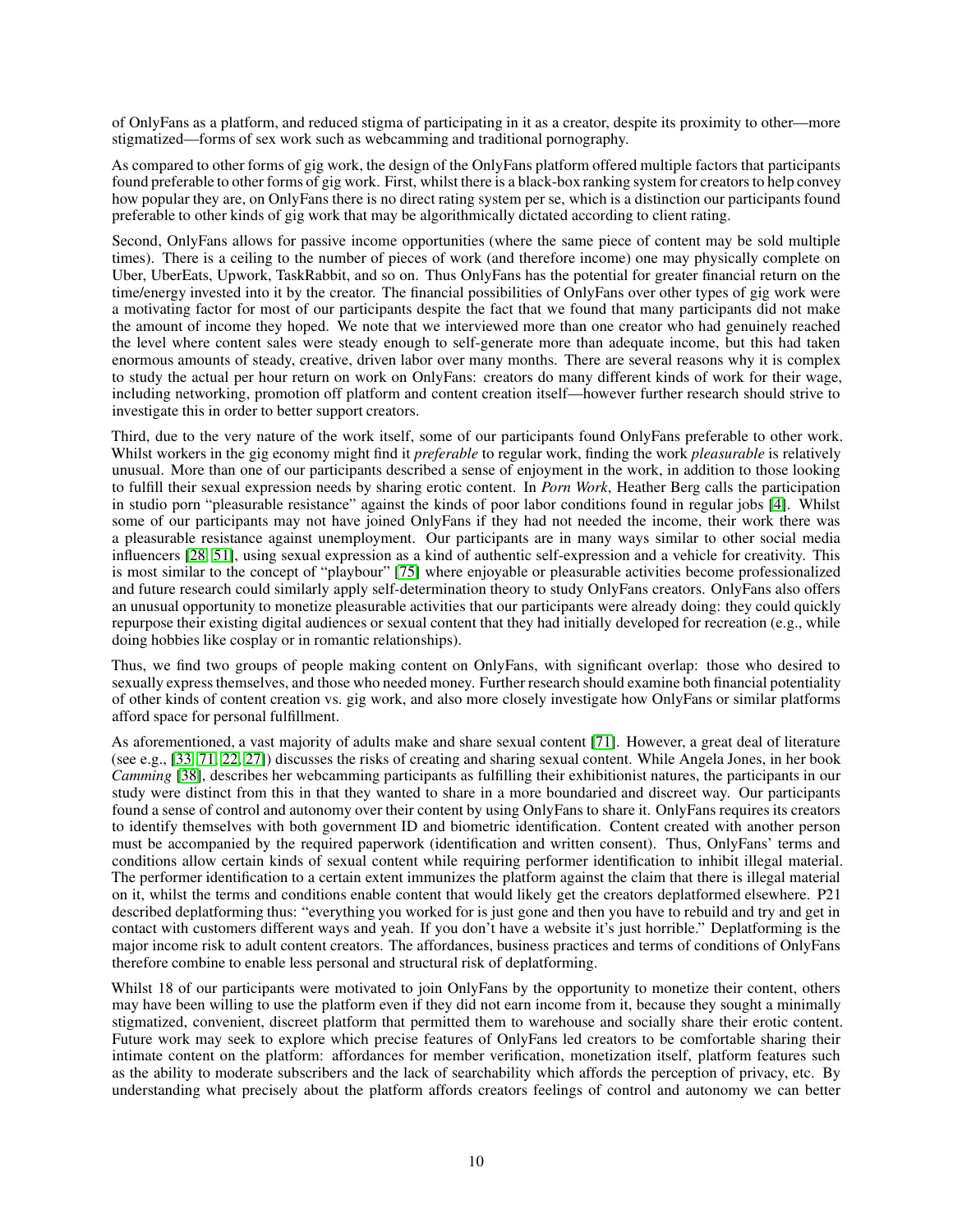understand how to design social media platforms, particularly those on which people may wish to share intimate content.

Lastly, we propose that in addition to the aforementioned affordances and motivating factors for creators, OnlyFans uniquely profited off the simultaneous events of celebrity hype and the COVID-19 pandemic. It is unclear (and may be difficult to definitively determine) if the platform could have reached such saturation without either factor.

#### <span id="page-10-8"></span>**References**

- [1] APOUEY, B., ROULET, A., SOLAL, I., AND STABILE, M. Gig workers during the covid-19 crisis in france: financial precarity and mental well-being. *Journal of urban health 97*, 6 (2020), 776–795.
- <span id="page-10-12"></span>[2] BARAKAT, H. L., AND REDMILES, E. M. Community under surveillance: Impacts of marginalization on an online labor forum. *SocArXiv* (2021).
- <span id="page-10-10"></span>[3] BARWULOR, C., MCDONALD, A., HARGITTAI, E., AND REDMILES, E. M. "Disadvantaged in the Americandominated internet": Sex, Work, and Technology. In *Proceedings of the 2021 CHI Conference on Human Factors in Computing Systems* (2021).
- <span id="page-10-20"></span><span id="page-10-17"></span>[4] BERG, H. *Porn Work: Sex, Labor, and Late Capitalism*. University of North Carolina Press, 2021.
- [5] BERNARD, H. R., AND BERNARD, H. R. *Social research methods: Qualitative and quantitative approaches*. Sage, 2013.
- <span id="page-10-11"></span>[6] BERNIER, T., SHAH, A., ROSS, L. E., LOGIE, C. H., SETO, E., ET AL. The use of information and communication technologies by sex workers to manage occupational health and safety: Scoping review. *Journal of medical internet research 23*, 6 (2021), e26085.
- <span id="page-10-16"></span><span id="page-10-1"></span>[7] BERNSTEIN, J. How onlyfans changed sex work forever. *The New York Times 9* (2019), 88–103.
- [8] BIERNACKI, P., AND WALDORF, D. Snowball sampling: Problems and techniques of chain referral sampling. *Sociological methods & research 10*, 2 (1981), 141–163.
- <span id="page-10-15"></span>[9] BLUNT, D., AND STARDUST, Z. Automating whorephobia: sex, technology and the violence of deplatforming: An interview with hacking//hustling. *Porn Studies 8*, 4 (2021), 350–366.
- <span id="page-10-13"></span>[10] BLUNT, D., AND WOLF, A. Erased: The impact of fosta-sesta and the removal of backpage on sex workers. *Anti-trafficking review*, 14 (2020), 117–121.
- <span id="page-10-14"></span>[11] BLUNT, D., WOLF, A., COOMBES, E., AND MULLIN, S. Posting into the void: studying the impact of shadowbanning on sex workers and activists. *Hacking/Hustling* (2020), 1–87.
- <span id="page-10-5"></span>[12] BONIFACIO, R., HAIR, L., AND WOHN, D. Y. Beyond fans: The relational labor and communication practices of creators on patreon. *New Media & Society* (2021), 14614448211027961.
- <span id="page-10-0"></span>[13] BONIFACIO, R., AND WOHN, D. Y. Digital patronage platforms. In *Conference Companion Publication of the 2020 on Computer Supported Cooperative Work and Social Computing* (2020), pp. 221–226.
- <span id="page-10-3"></span>[14] BRAKE, D. R. Are we all online content creators now? web 2.0 and digital divides. *Journal of Computer-Mediated Communication 19*, 3 (2014), 591–609.
- <span id="page-10-6"></span>[15] BRUNER, R. Onlyfans, twitch and the challenges of the creator economy. <https://time.com/6124508/creator-economy-onlyfans-twitch-future/>, December 2021. (Accessed on 05/05/2022).
- <span id="page-10-19"></span><span id="page-10-7"></span>[16] BUTLER, Y. Aligned: Sex workers' lessons for the gig economy. *Mich. J. Race & L. 26* (2020), 337.
- [17] CANO, M. R., ESPELT, R., AND MORELL, M. F. Flexibility and freedom for whom? precarity, freedom and flexibility in on-demand food delivery. *Work Organisation, Labour & Globalisation 15*, 1 (2021), 46–68.
- <span id="page-10-9"></span>[18] CASTLE, T., AND LEE, J. Ordering sex in cyberspace: a content analysis of escort websites. *International Journal of Cultural Studies 11*, 1 (2008), 107–121.
- <span id="page-10-2"></span>[19] COOBAN, A. Onlyfans lockdown boom: Transactions hit \$2.4b, revenue up 553%. <https://www.businessinsider.com/onlyfans-lockdown-boom-transactions-hit-24b-revenue-up-553-2021-4>, April 2021. (Accessed on 05/11/2022).
- <span id="page-10-18"></span>[20] CORBIN, J., AND STRAUSS, A. L. *Basics of Qualitative Research: Techniques and Procedures for Developing Grounded Theory*, fourth ed. SAGE Publications, 2014.
- <span id="page-10-4"></span>[21] CRAIG, D. 27. creator management in the social media entertainment industry. *Making media: Production, practices, and professions* (2019), 363–374.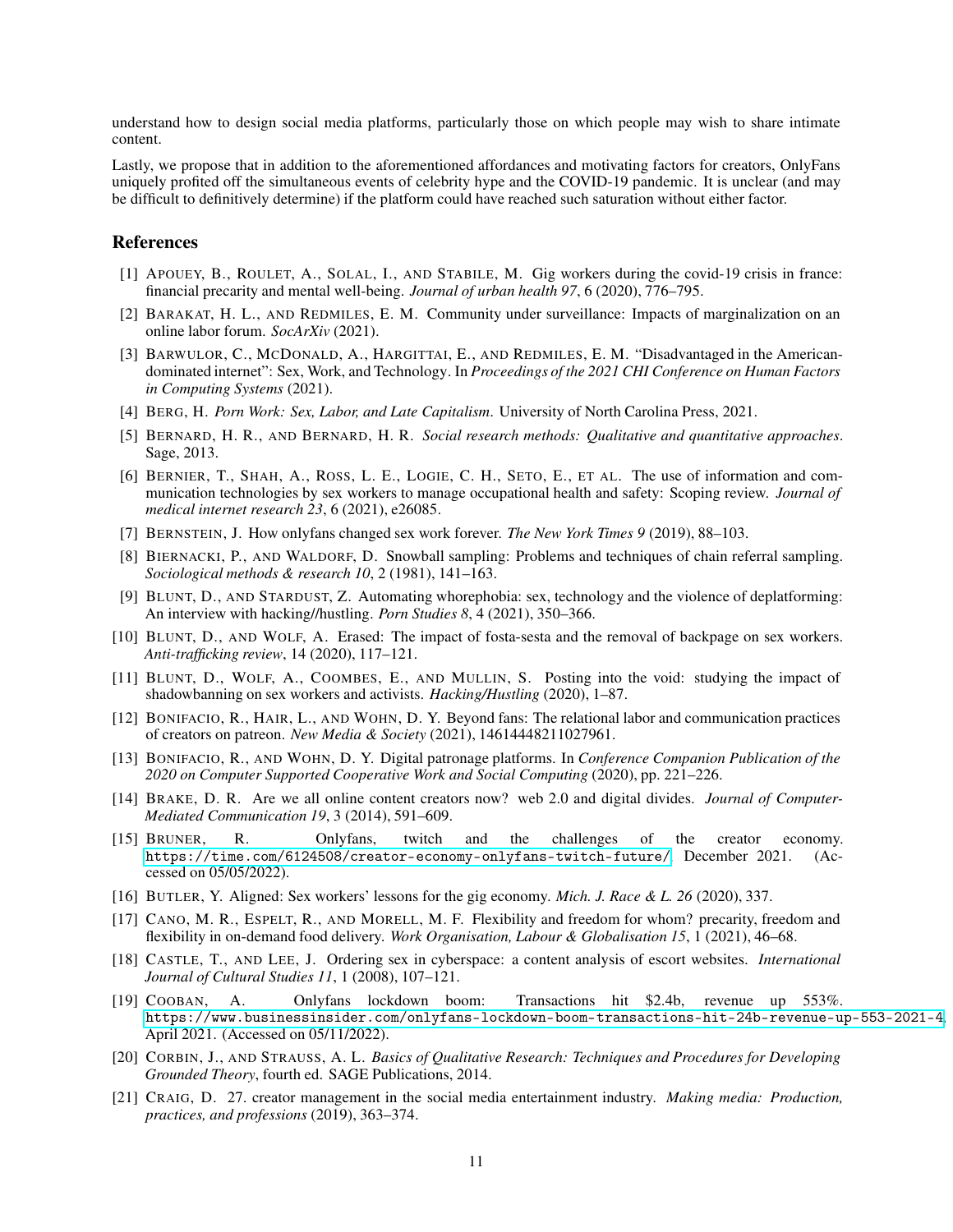- <span id="page-11-21"></span><span id="page-11-5"></span>[22] DE RIDDER, S. Sexting as sexual stigma: The paradox of sexual self-representation in digital youth cultures. *European Journal of Cultural Studies 22*, 5-6 (2019), 563–578.
- [23] DE VEIRMAN, M., DE JANS, S., VAN DEN ABEELE, E., AND HUDDERS, L. Unravelling the power of social media influencers: a qualitative study on teenage influencers as commercial content creators on social media. In *The regulation of social media influencers*. Edward Elgar Publishing, 2020.
- <span id="page-11-10"></span>[24] DONOVAN, S. A., BRADLEY, D. H., AND SHIMABUKURU, J. O. What does the gig economy mean for workers? *Congressional Research Service* (2016).
- <span id="page-11-11"></span>[25] DOUCETTE, M. H., AND BRADFORD, W. D. Dual job holding and the gig economy: Allocation of effort across primary and gig jobs. *Southern Economic Journal 85*, 4 (2019), 1217–1242.
- <span id="page-11-4"></span>[26] FREBERG, K., GRAHAM, K., MCGAUGHEY, K., AND FREBERG, L. A. Who are the social media influencers? a study of public perceptions of personality. *Public relations review 37*, 1 (2011), 90–92.
- <span id="page-11-22"></span>[27] GEENG, C., HUTSON, J., AND ROESNER, F. Usable sexurity: Studying people's concerns and strategies when sexting. In *Sixteenth Symposium on Usable Privacy and Security (SOUPS 2020)* (2020), pp. 127–144.
- <span id="page-11-3"></span>[28] GIARDINO, J. *Social Media Influencer Motivation: Exploring What Drives Micro-Celebrities to Produce Content Using Social Exchange Theory*. Rochester Institute of Technology, 2021.
- <span id="page-11-9"></span>[29] GRAHAM, M., LEHDONVIRTA, V., WOOD, A., BARNARD, H., HJORTH, I., AND D SIMON, P. The risks and rewards of online gig work at the global margins. *Oxford Internet Institute* (2017).
- <span id="page-11-7"></span>[30] GRAHAM, M., AND WOODCOCK, J. Towards a fairer platform economy: introducing the fairwork foundation. *Alternate Routes 29* (2018), 242–253.
- <span id="page-11-19"></span>[31] GRUBBS, J. B., PERRY, S. L., GRANT WEINANDY, J. T., AND KRAUS, S. W. Porndemic? a longitudinal study of pornography use before and during the covid-19 pandemic in a nationally representative sample of americans. *Archives of Sexual Behavior* (2021), 1–15.
- <span id="page-11-2"></span>[32] HALL, J. Onlyfans is the site where porn is more intimate than ever. https://www.dazeddigital.com/science-tech/article/38717/1/onlyfans-is-the-site-where-porn-is-more-January 2018. (Accessed on 05/05/2022).
- <span id="page-11-20"></span><span id="page-11-16"></span>[33] HASINOFF, A. A. *Sexting panic: Rethinking criminalization, privacy, and consent*. University of Illinois Press, 2015.
- [34] HUNT, A., SAMMAN, E., TAPFUMA, S., MWAURA, G., OMENYA, R., KIM, K., STEVANO, S., AND ROUMER, A. Women in the gig economy: paid work, care and flexibility in kenya and south africa. *Overseas Development Institute* (2019).
- <span id="page-11-17"></span>[35] JOHNSON, M. R. Inclusion and exclusion in the digital economy: Disability and mental health as a live streamer on twitch. tv. *Information, Communication & Society 22*, 4 (2019), 506–520.
- <span id="page-11-1"></span>[36] JOHNSON, M. R., AND WOODCOCK, J. 'it's like the gold rush': the lives and careers of professional video game streamers on twitch. tv. *Information, Communication & Society 22*, 3 (2019), 336–351.
- <span id="page-11-14"></span><span id="page-11-13"></span>[37] JONES, A. Sex work in a digital era. *Sociology Compass 9*, 7 (2015), 558–570.
- <span id="page-11-8"></span>[38] JONES, A. *Camming: Money, power, and pleasure in the sex work industry*. NYU Press, 2020.
- [39] KÄSSI, O., AND LEHDONVIRTA, V. Online labour index: Measuring the online gig economy for policy and research. *Technological forecasting and social change 137* (2018), 241–248.
- <span id="page-11-12"></span>[40] KATTA, S., BADGER, A., GRAHAM, M., HOWSON, K., USTEK-SPILDA, F., AND BERTOLINI, A. (dis) embeddedness and (de) commodification: Covid-19, uber, and the unravelling logics of the gig economy. *Dialogues in Human Geography 10*, 2 (2020), 203–207.
- <span id="page-11-6"></span>[41] KHAMIS, S., ANG, L., AND WELLING, R. Self-branding,'micro-celebrity'and the rise of social media influencers. *Celebrity studies 8*, 2 (2017), 191–208.
- <span id="page-11-18"></span>[42] KIM, S., MARQUIS, E., ALAHMAD, R., PIERCE, C. S., AND ROBERT JR, L. P. The impacts of platform quality on gig workers' autonomy and job satisfaction. In *Companion of the 2018 ACM Conference on Computer Supported Cooperative Work and Social Computing* (2018), pp. 181–184.
- <span id="page-11-0"></span>[43] KOPF, S. "rewarding good creators": Corporate social media discourse on monetization schemes for content creators. *Social Media+ Society 6*, 4 (2020), 2056305120969877.
- <span id="page-11-15"></span>[44] LANDIS, J. R., AND KOCH, G. G. The measurement of observer agreement for categorical data. *biometrics* (1977), 159–174.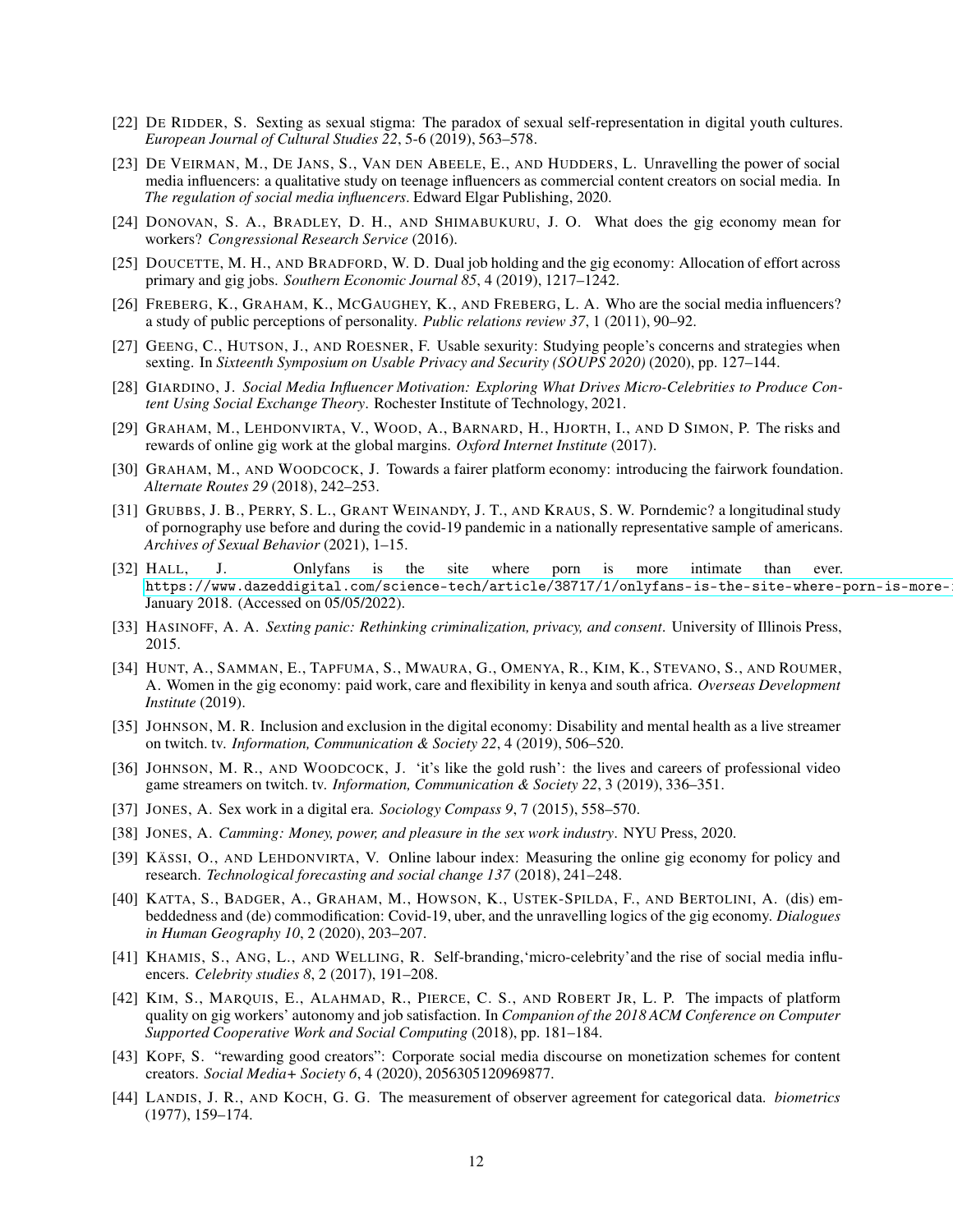- <span id="page-12-23"></span>[45] LAU, W. K.-W., NGAN, L. H.-M., CHAN, R. C.-H., WU, W. K.-K., AND LAU, B. W.-M. Impact of covid-19 on pornography use: Evidence from big data analyses. *Plos one 16*, 12 (2021), e0260386.
- <span id="page-12-11"></span>[46] LEHDONVIRTA, V. Flexibility in the gig economy: managing time on three online piecework platforms. *New Technology, Work and Employment 33*, 1 (2018), 13–29.
- <span id="page-12-6"></span>[47] LEUNG, L. User-generated content on the internet: an examination of gratifications, civic engagement and psychological empowerment. *New media & society 11*, 8 (2009), 1327–1347.
- <span id="page-12-18"></span>[48] LINDA MANYGUNS. lower case as indigenous 'eventing' support resistance. https://www.mtroyal.ca/AboutMountRoyal/MediaRoom/Perspectives/2021/08/lower-case-as-indigenous-even August 2021. (Accessed on 05/11/2022).
- <span id="page-12-17"></span>[49] MACNEIL, S. D., AND FERNANDEZ, C. V. Informing research participants of research results: analysis of canadian university based research ethics board policies. *Journal of Medical Ethics 32*, 1 (2006), 49–54.
- <span id="page-12-4"></span>[50] MARKMAN, K. M. Doing radio, making friends, and having fun: Exploring the motivations of independent audio podcasters. *New Media & Society 14*, 4 (2012), 547–565.
- <span id="page-12-8"></span>[51] MATIKAINEN, J. T., ET AL. Motivations for content generation in social media. *Participations: Journal of Audience and Reception Studies* (2015).
- <span id="page-12-16"></span>[52] MCDONALD, A., BARWULOR, C., MAZUREK, M. L., SCHAUB, F., AND REDMILES, E. M. " it's stressful having all these phones": Investigating sex workers' safety goals, risks, and practices online. In *30th USENIX Security Symposium (USENIX Security 21)* (2021), pp. 375–392.
- <span id="page-12-14"></span><span id="page-12-5"></span>[53] NAGLE, J. *Whores and Other Feminists*. Routledge, New York, 2013.
- [54] NARDI, B. A., SCHIANO, D. J., GUMBRECHT, M., AND SWARTZ, L. Why we blog. *Communications of the ACM 47*, 12 (2004), 41–46.
- <span id="page-12-7"></span><span id="page-12-3"></span>[55] NOONAN, M. *Social media fitness influencers: innovators and motivators*. PhD thesis, University of Iowa, 2018.
- [56] OMAR, B., AND DEQUAN, W. Watch, share or create: The influence of personality traits and user motivation on tiktok mobile video usage. *International Journal of Interactive Mobile Technologies (iJIM) 14*, 04 (2020), 121–137.
- <span id="page-12-21"></span>[57] RAVAL, N., AND DOURISH, P. Standing out from the crowd: Emotional labor, body labor, and temporal labor in ridesharing. In *Proceedings of the 19th ACM Conference on Computer-Supported Cooperative Work & Social Computing* (2016), pp. 97–107.
- <span id="page-12-20"></span>[58] RAVAL, N., AND PAL, J. Making a" pro":'professionalism'after platforms in beauty-work. *Proceedings of the ACM on Human-Computer Interaction 3*, CSCW (2019), 1–17.
- <span id="page-12-1"></span>[59] REGNER, T. Crowdfunding a monthly income: an analysis of the membership platform patreon. *Journal of Cultural Economics 45*, 1 (2021), 133–142.
- <span id="page-12-10"></span>[60] RIVERA, V. A., AND LEE, D. T. I want to, but first i need to: Understanding crowdworkers' career goals, challenges, and tensions. *Proceedings of the ACM on Human-Computer Interaction 5*, CSCW1 (2021), 1–22.
- <span id="page-12-19"></span>[61] ROCKMANN, K., JACOB, M.-R., AND GEORGE, E. The drive to drive: understanding gig work by understanding the gig worker. *Academy of Management Global Proceedings Surrey*, 2018 (2018), 88.
- <span id="page-12-13"></span><span id="page-12-12"></span>[62] ROSENBLAT, A. What motivates gig economy workers. *Harvard Business Review 17* (2016), 2–5.
- [63] ROSENBLAT, A., AND STARK, L. Algorithmic labor and information asymmetries: A case study of uber's drivers. *International journal of communication 10* (2016), 27.
- <span id="page-12-22"></span>[64] ROUSE, L., AND SALTER, A. Cosplay on demand? instagram, onlyfans, and the gendered fantrepreneur. *Social Media+ Society 7*, 3 (2021), 20563051211042397.
- <span id="page-12-9"></span>[65] SAFAEE, A. *Sex, Love, and OnlyFans: How the Gig Economy Is Transforming Online Sex Work*. PhD thesis, San Diego State University, 2021.
- <span id="page-12-2"></span>[66] SANCHEZ, S. The world's oldest profession gets a makeover: Sex work, onlyfans, and celebrity participation. *Women Leading Change: Case Studies on Women, Gender, and Feminism 6*, 1 (2022), 4–17.
- <span id="page-12-15"></span>[67] SANDERS, T., SCOULAR, J., CAMPBELL, R., PITCHER, J., AND CUNNINGHAM, S. *Internet sex work: Beyond the gaze*. Springer, 2018.
- <span id="page-12-0"></span>[68] SEERING, J., FLORES, J. P., SAVAGE, S., AND HAMMER, J. The social roles of bots: evaluating impact of bots on discussions in online communities. *Proceedings of the ACM on Human-Computer Interaction 2*, CSCW (2018), 1–29.